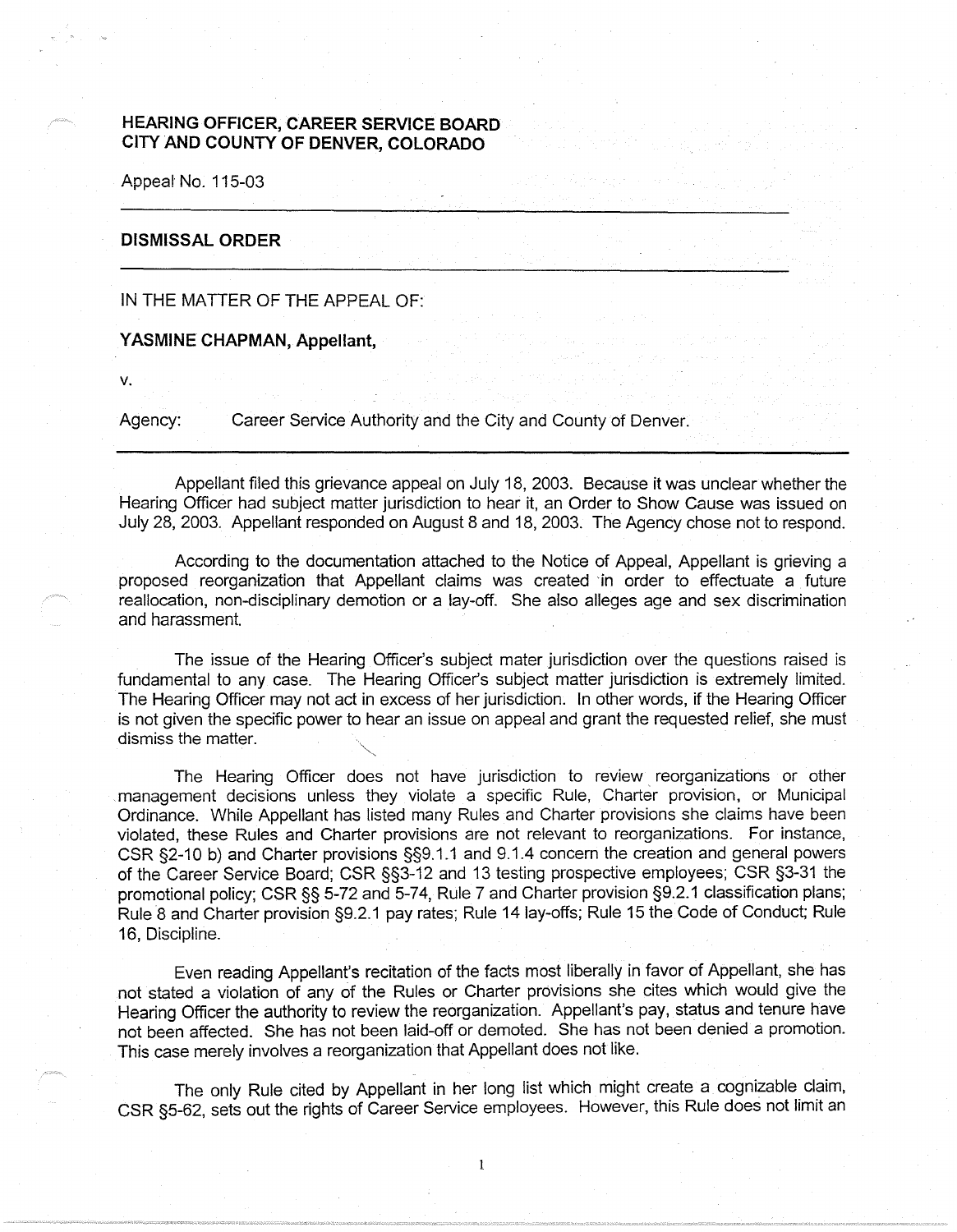agency's right to conduct a reorganization nor does it confer a right upon the Career Service employee to challenge one. Therefore, there is no claim under this Rule, either.

Another problem with this case is that a tribunal has no jurisdiction to consider hypothetical or moot issues. Appellant's claims her status will be affected by the reorganization and she will be demoted or laid-off at some future date. These are not claims ripe for review. Should Appellant be demoted or laid-off, she will then have the opportunity to challenge those decisions. Until then, the effect of the reorganization is upon Appellant's pay, status, or tenure is hypothetical. The Hearing Officer lacks power to review it now.

Appellant raises violations of CSR Rule 7 and asks the Hearing Officer to order a position audit. Since March 2000, an employee's right to seek the Hearing Officer's review of classification decisions has been severely restricted. Prior to March 2000, employees could seek review of reclassification decisions after administrative review of such decisions by the Personnel Director. Since March 2000, the Hearing Officer does not have jurisdiction to review any classification decisions, including an agency's refusal to request a position audit. Therefore, the Hearing Officer cannot order a position audit.

Appellant did not raise sex and age discrimination in her grievance before the Agency. Discrimination cannot be asserted as part of a CSR §19-10 d) grievance appeal because it was waived below. This means that Appellant must raise the discrimination claims independently of the denial of her grievance. This has two consequences, both of which are fatal to this appeal.

The Hearing Officer has the power to hear a direct appeal of a discrimination claim pursuant to CSR § 19-10 c). However, the appeal must be filed with the Hearing Officer within ten days of the alleged discriminatory act. CSR §19-22 a). In this case, Appellant is claiming that Mr. Nimmer's July 1, 2003 decision was discriminatory.

This appeal was not filed with the Hearing Officer until July 18, more than ten days later. Therefore, the Hearing Officer cannot consider an independent discrimination appeal under CSR §19-10 c) because it is untimely.

Similarly, Appellant's recitation in her response to the Order to Show Cause about things that occurred in 1999, 2000, 2001, and 2002 are also untimely.

The other way the Hearing Officer might have jurisdiction to consider Appellant's claims is under a theory of (continuing) discrimination as a violation of under CSR §15-100, et seq. However, this also fails in this case.

CSR §19-10 f) gives the Hearing Officer jurisdiction over CSR §15-100, et seq. In order for the Hearing Officer to have jurisdiction under these provisions, the employee must comply with the requirements of CSR § 15-104 and request an investigation of the alleged harassment or discrimination. If, at the conclusion of that investigation the employee is still dissatisfied, she may appeal the investigation results to the Hearing Officer.

Appellant has not complied with these requirements. She states in her response to the Order to Show Cause that, on some unspecified date, she spoke with Stacy Schalk about the alleged discrimination. Despite voluminous attachments in support of her other claims, Appellant does not have a final report, or even a memorandum from Ms. Schalk, stating that an investigation will not be conducted. Because Appellant has the burden of proof that she has complied with the requirements of CSR §15-100, et seq., and that her request to the Hearing Officer for review of

2